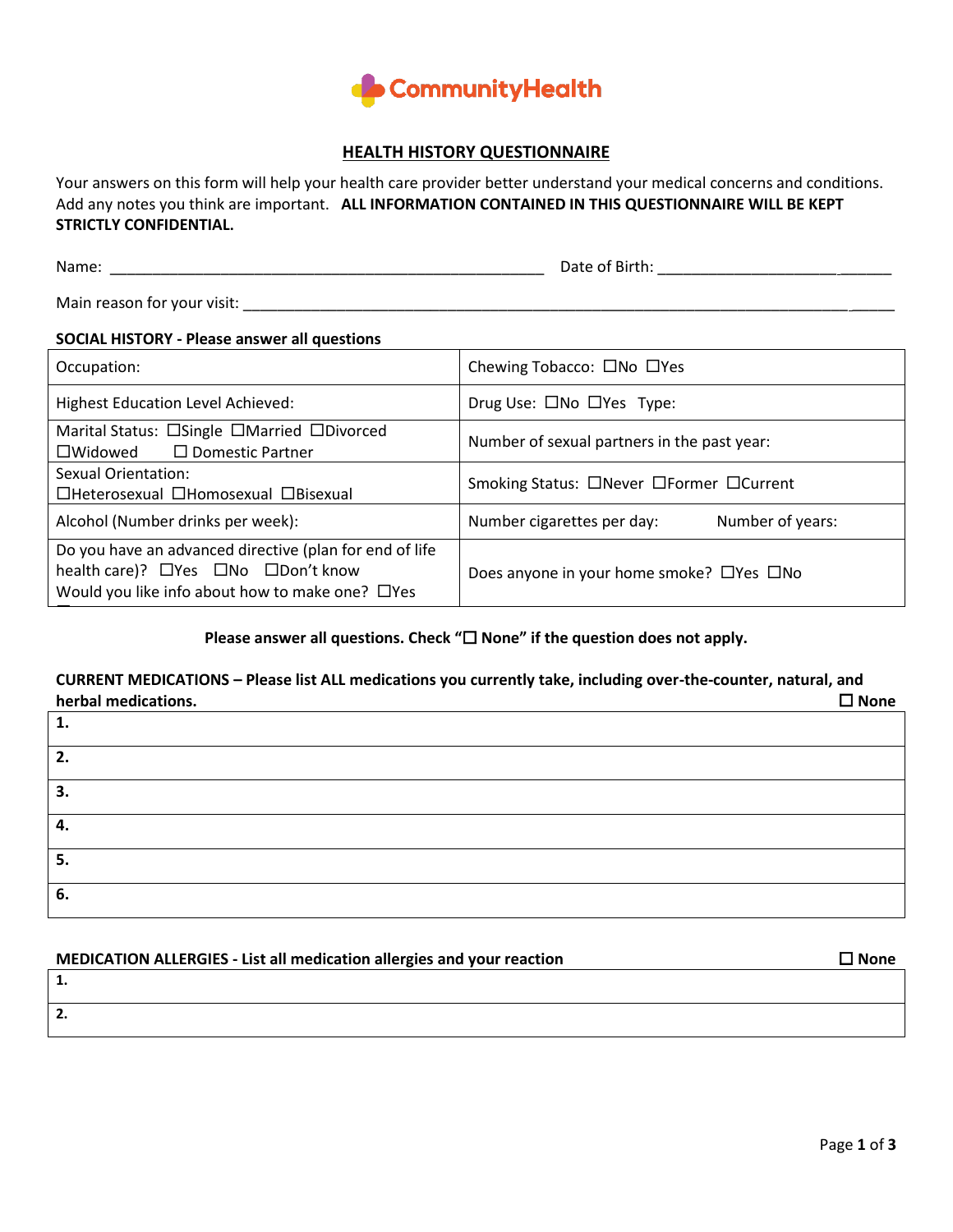## **PAST MEDICAL HISTORY - Please check the box if you have had these symptoms or problems. □ None**

| Allergies, Seasonal                                                 | Ear or Hearing Problems<br>□        | Osteoporosis                             |
|---------------------------------------------------------------------|-------------------------------------|------------------------------------------|
| Anemia<br>$\perp$                                                   | Fibromyalgia<br>П                   | Rheumatoid arthritis<br>П                |
| <b>Anxiety Disorder</b><br>ப                                        | Gout<br>$\mathsf{L}$                | Seizures/Epilepsy<br>ப                   |
| Arthritis<br>⊔                                                      | Headaches/Migraines                 | <b>Sexual Problems</b><br>П              |
| Asthma<br>ப                                                         | <b>Heart Attack</b><br>⊔            | Shortness of breath<br>$\Box$            |
| Bipolar disorder<br>$\Box$                                          | <b>Heart Disease</b>                | Sickle cell disease<br>П                 |
| Birth Defects or Inherited Disease<br>□                             | <b>Heart Murmur</b><br>П            | <b>Skin Problems</b><br>П                |
| Bleeding disorder<br>ப                                              | <b>Hepatitis</b><br>$\Box$          | $\Box$ Stroke                            |
| <b>Blood clots</b><br>$\Box$                                        | High Blood Pressure                 | Thoughts of hurting yourself/others<br>ப |
| <b>Blood Transfusions</b>                                           | <b>High Cholesterol</b><br>$\Box$   | <b>Thyroid Problems</b><br>$\Box$        |
| Cancer                                                              | <b>Kidney Disease</b>               | Traumatic accident or Injuries           |
| Chest Pain<br>$\mathsf{L}$                                          | Liver Disease<br>П                  | Tuberculosis<br>П                        |
| Constipation<br>ப                                                   | Loss of<br>$\Box$                   | □ Ulcer/Other GI Problems                |
|                                                                     | Memory/Consciousness                |                                          |
| Depression<br>ப                                                     | Lung<br>$\Box$                      | $\Box$ Urinary problems                  |
|                                                                     | Disease/Pneumonia                   |                                          |
| <b>Diabetes</b><br>$\mathsf{L}$                                     | <b>Multiple Sclerosis</b><br>$\Box$ | Vision or Eye Problems<br>$\Box$         |
| If you checked a box in Past Medical History above, please explain: |                                     |                                          |
|                                                                     |                                     |                                          |
|                                                                     |                                     |                                          |

## **HEALTH SCREENINGS - Please check the box if you have recently completed these tests and list the date of the test**  and if the result was normal or abnormal  $\Box$

| <b>Screening/Test Type</b>                | Month/Year | <b>Result Normal or Abnormal</b> |
|-------------------------------------------|------------|----------------------------------|
| $\Box$ Colon cancer test (list what type) |            |                                  |
| $\square$ Mammogram                       |            |                                  |
| $\Box$<br>Pap smear                       |            |                                  |

## **YOUR PROVIDERS – List the doctors, clinics, and hospitals you have visited in the last 3 years. If possible, please list and their address, phone, and fax, if available**

| Name of clinic, hospital, or doctor | <b>Address</b> | <b>Phone number</b> | Fax number |
|-------------------------------------|----------------|---------------------|------------|
|                                     |                |                     |            |
|                                     |                |                     |            |
|                                     |                |                     |            |

# **OTHER HOSPITALIZATIONS (if any) None**

| __         | $\sim$<br>$\sim$<br>,,, |
|------------|-------------------------|
| Month/Year | <b>Reason/Illness</b>   |
|            |                         |
|            |                         |
|            |                         |
|            |                         |
|            |                         |
|            |                         |